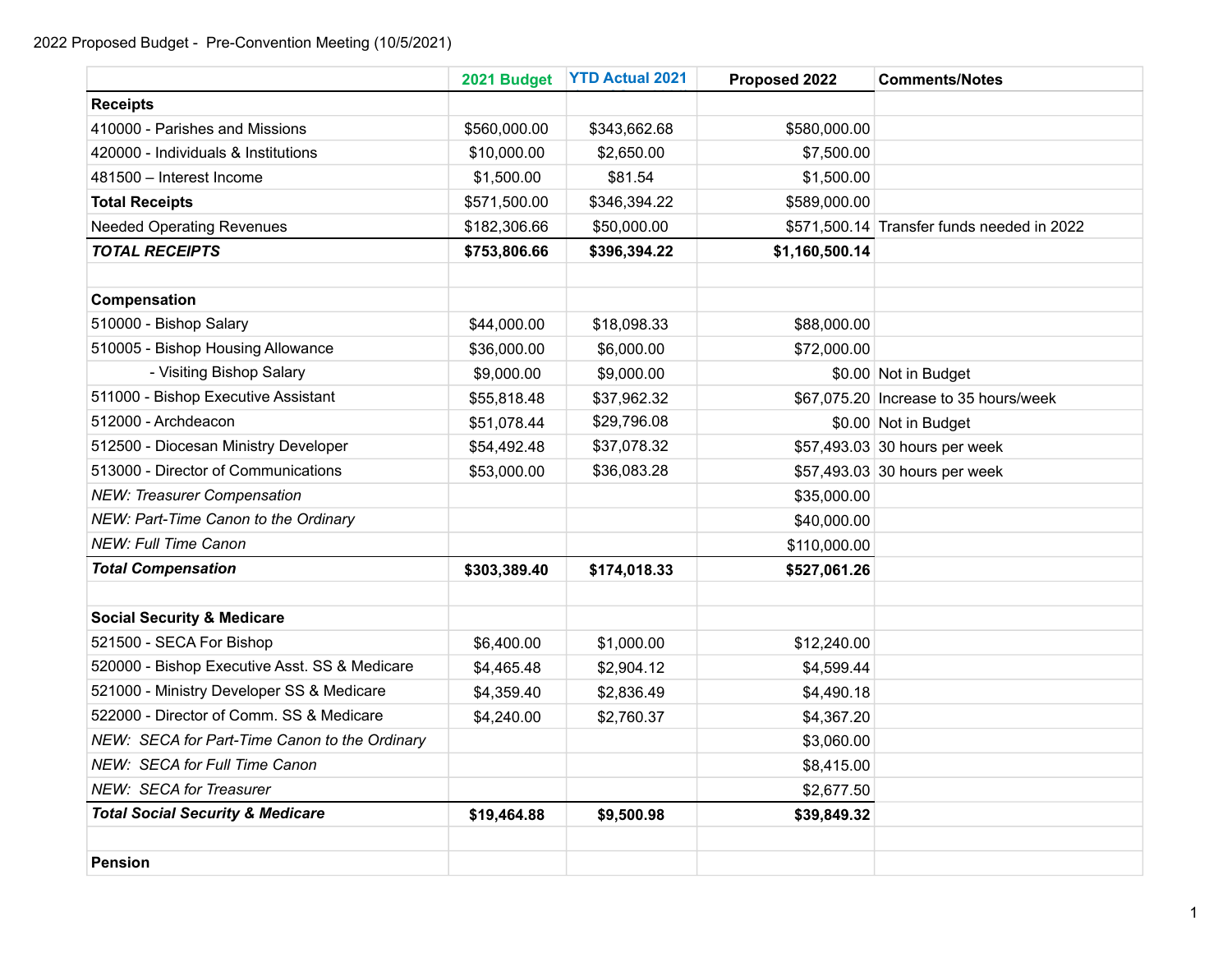|                                                   | 2021 Budget | <b>YTD Actual 2021</b> | Proposed 2022 | <b>Comments/Notes</b> |
|---------------------------------------------------|-------------|------------------------|---------------|-----------------------|
| 523990 - Full-Time Bishop                         | \$16,200.00 | \$0.00                 | \$32,400.00   |                       |
| 524000 - Bishop Executive Asst. Lay Pension       | \$5,023.66  | \$3,410.70             | \$6,036.77    |                       |
| 524500 - Ministry Developer Lay Pension           | \$4,904.32  | \$3,331.30             | \$5,174.37    |                       |
| 525000 - Director of Communication Lay Pension    | \$4,770.00  | \$3,158.11             | \$5,174.37    |                       |
| <b>NEW: Treasurer Pension</b>                     |             |                        | \$6,781.95    |                       |
| NEW: Part-Time Canon to Ordinary Pension          |             |                        | \$3,875.40    |                       |
| <b>NEW: Full Time Canon Pension</b>               |             |                        | \$21,314.70   |                       |
| <b>Total Pension</b>                              | \$30,897.98 | \$9,900.11             | \$80,757.56   |                       |
|                                                   |             |                        |               |                       |
| <b>Health &amp; Life Insurance Plus Dental</b>    |             |                        |               |                       |
| 523100 - Bishop Health(1) and Life(2)             | \$4,696.40  | \$0.00                 | \$22,215.00   |                       |
| 523300 - Bishop Executive Asst.(1) and Life(2)    | \$9,372.00  | \$6,452.00             | \$10,020.00   |                       |
| 523400 - Ministry Developer(1) and Life(2)        | \$9,372.00  | \$6,452.00             | \$10,020.00   |                       |
| 523500 - Director of Comm. Life(2) and EAP        | \$304.00    | \$184.00               | \$300.00      |                       |
| NEW: Part-Time Canon to Ordinary (1) and Life (2) |             |                        | \$10,000.00   |                       |
| NEW: Full Time Canon(2) and Life (2)              |             |                        | \$17,835.00   |                       |
| <b>Total Health &amp; Life Insurance</b>          | 23,744.40   | 13,088.00              | \$70,390.00   |                       |
|                                                   |             |                        |               |                       |
| <b>Cell Phones</b>                                |             |                        |               |                       |
| 529100 - Full-Time Bishop                         | \$600.00    | \$0.00                 | \$1,500.00    |                       |
| 529200 - Bishop Executive Assistant               | \$360.00    | \$120.00               | \$720.00      |                       |
| 529300 - Ministry Developer                       | \$720.00    | \$424.40               | \$720.00      |                       |
| 529400 - Director of Communication                | \$1,000.00  | \$600.00               | \$1,000.00    |                       |
| NEW: Part-Time Canon to the Ordinary              |             |                        | \$500.00      |                       |
| <b>NEW: Full Time Canon</b>                       |             |                        | \$1,000.00    |                       |
| <b>Total Cell Phones</b>                          | 2,680.00    | 1,144.40               | \$5,440.00    |                       |
|                                                   |             |                        |               |                       |
| <b>Mileage</b>                                    |             |                        |               |                       |
| 530000 - Bishop Mileage (Diocesan)                | \$3,000.00  | \$199.33               | \$6,000.00    |                       |
| 531000 - Archdeacon Mileage                       | \$1,000.00  | \$0.00                 | \$0.00        |                       |
| 532000 - Bishop Executive Assistant Mileage       | \$600.00    | \$0.00                 | \$600.00      |                       |
| 532500 - Ministry Developer Mileage               | \$1,500.00  | \$290.64               | \$1,500.00    |                       |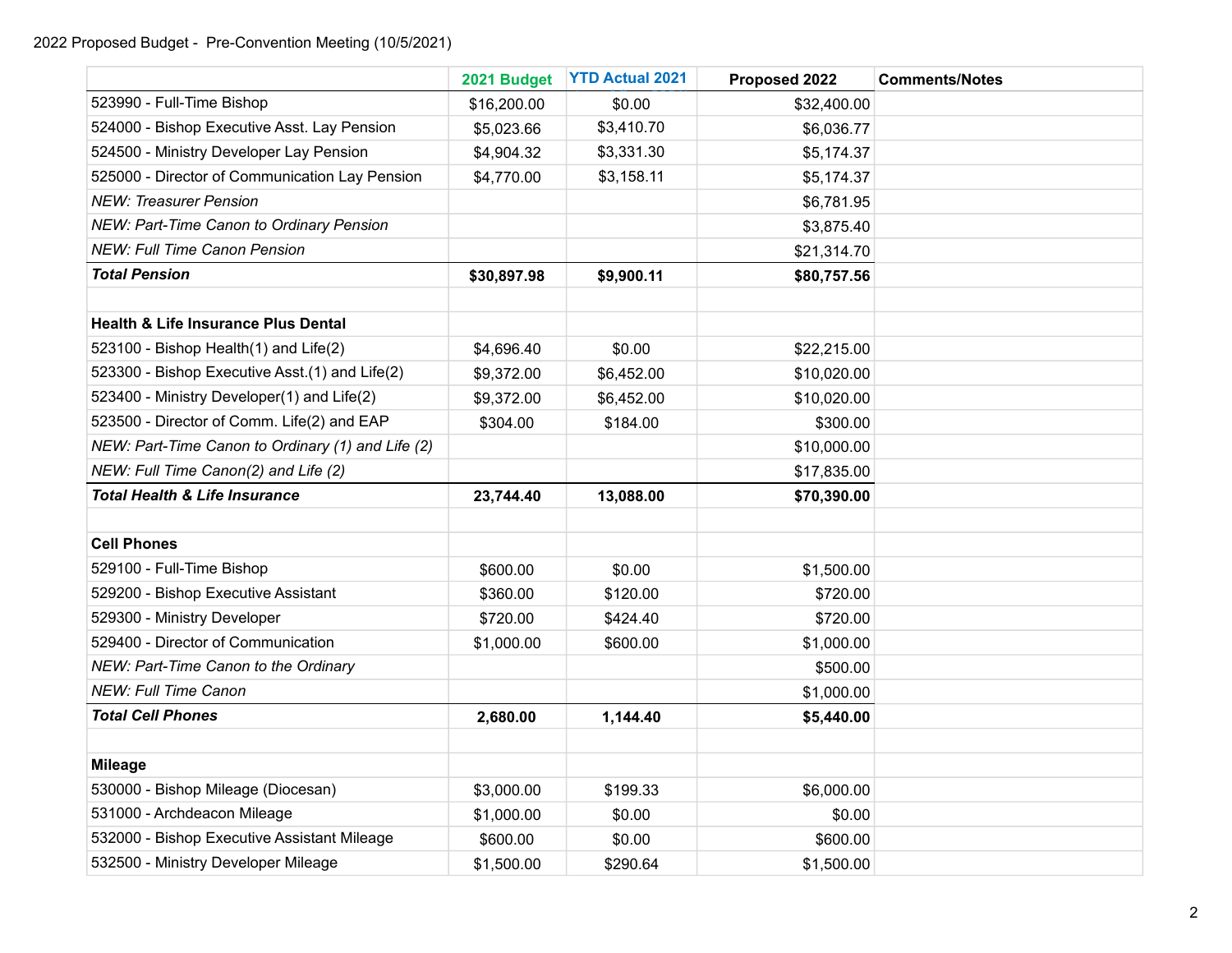|                                              | 2021 Budget | <b>YTD Actual 2021</b>                     | Proposed 2022 | <b>Comments/Notes</b>                         |
|----------------------------------------------|-------------|--------------------------------------------|---------------|-----------------------------------------------|
| 533000 - Director of Communications Mileage  | \$500.00    | \$0.00                                     | \$500.00      |                                               |
| NEW: Part-Time Canon to the Ordinary         |             |                                            | \$3,000.00    |                                               |
| <b>NEW: Full Time Canon</b>                  |             |                                            | \$3,000.00    |                                               |
| <b>Total Mileage</b>                         | 6,600.00    | 489.97                                     | \$14,600.00   |                                               |
|                                              |             |                                            |               |                                               |
| <b>Conference &amp; Training</b>             |             |                                            |               |                                               |
| 532000 - Bishop Executive Asst. Training     | \$800.00    | \$0.00                                     | \$3,250.00    |                                               |
| 532500 - Ministry Developer Training         | \$800.00    | \$0.00                                     | \$2,000.00    |                                               |
| 533000 - Director of Communications Training | \$800.00    | \$0.00                                     | \$1,500.00    |                                               |
| 536000 - Other Conference & Training         | \$250.00    | \$0.00                                     | \$500.00      |                                               |
| NEW: Part-Time Canon to the Ordinary         |             |                                            | \$2,000.00    |                                               |
| <b>NEW: Full Time Canon</b>                  |             |                                            | \$2,000.00    |                                               |
| <b>Total Conference &amp; Training</b>       | \$2,650.00  | \$0.00                                     | \$11,250.00   |                                               |
|                                              |             |                                            |               |                                               |
| <b>Reimbursements</b>                        |             |                                            |               |                                               |
| 537000 - Archdeacon Reimbursment             | \$750.00    | \$0.00                                     | \$0.00        |                                               |
| <b>Total Reimbursements</b>                  | \$750.00    | \$0.00                                     | \$0.00        |                                               |
|                                              |             |                                            |               |                                               |
| Episcopate                                   |             |                                            |               |                                               |
| 538100 - Bishop Office                       | \$500.00    | \$400.32                                   | \$500.00      |                                               |
|                                              |             |                                            |               |                                               |
| 538150 - Bishop Travel (Outside of Diocese)  | \$3,000.00  | \$0.00                                     | \$6,500.00    |                                               |
| 538200 - Conferences & Meetings Episcopate   | \$1,500.00  | \$1,380.00                                 | \$4,600.00    |                                               |
| 538350 - College for Bishops                 | \$3,000.00  | \$0.00                                     |               | \$3,500.00 Training For Newly Elected Bishops |
| 538500 - Guest House & New Accommodation     | \$6,000.00  | \$0.00                                     | \$0.00        |                                               |
| <b>NEW Meals/Entertainment Expense</b>       |             |                                            | \$1,000.00    |                                               |
| <b>Total Episcopate</b>                      | \$14,000.00 | \$1,780.32                                 | \$16,100.00   |                                               |
|                                              |             |                                            |               |                                               |
|                                              |             |                                            |               |                                               |
|                                              | 2021 Budget | <b>YTD Actual 2020</b><br>(as of Sep 2020) |               |                                               |
| <b>Support for Ministry of The Laity</b>     |             |                                            |               |                                               |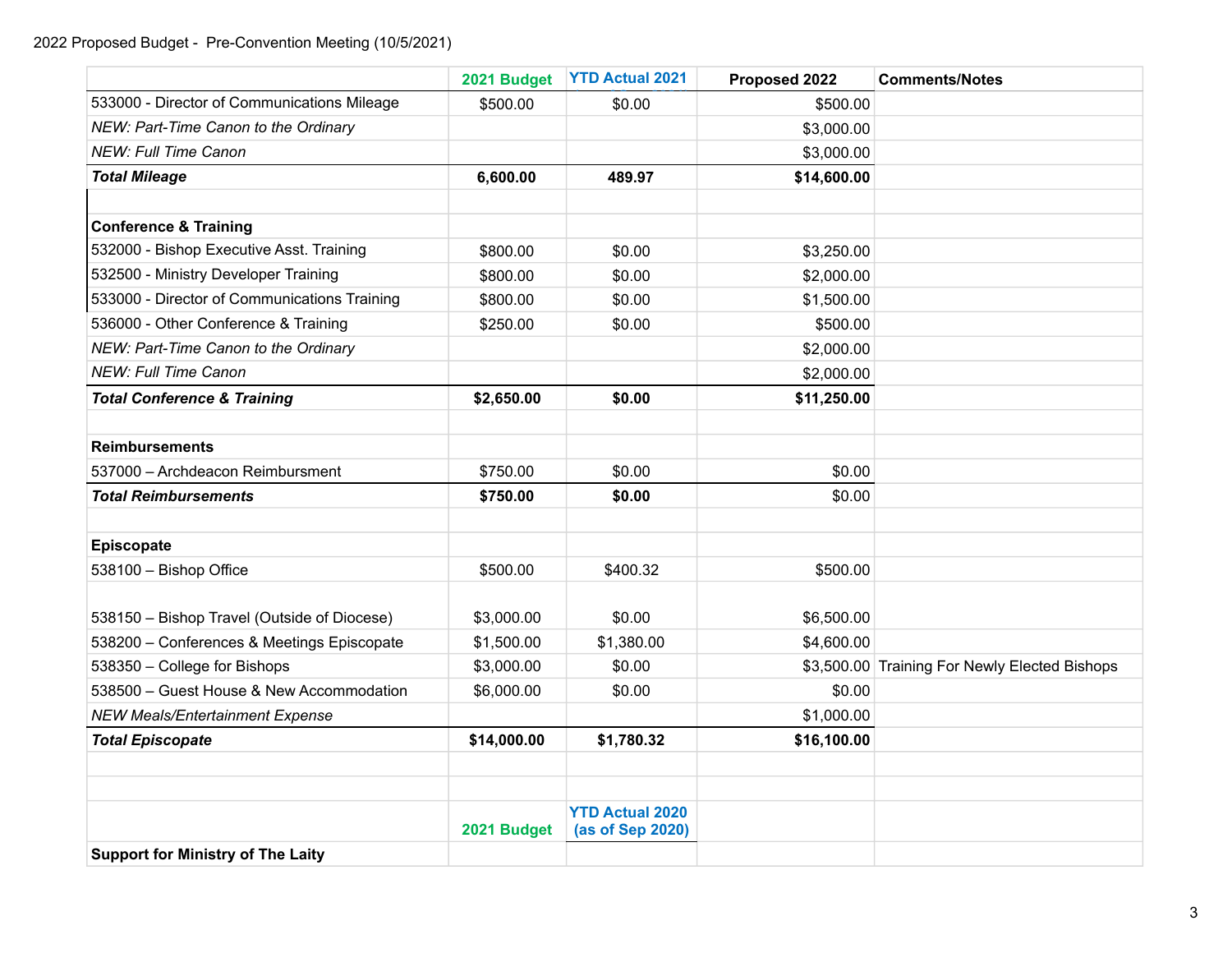|                                                                                  | 2021 Budget | <b>YTD Actual 2021</b> | Proposed 2022 | <b>Comments/Notes</b> |
|----------------------------------------------------------------------------------|-------------|------------------------|---------------|-----------------------|
| 541000 - Lay Mileage Reimbursement                                               | \$500.00    | \$0.00                 | \$500.00      |                       |
| <b>Total Support for Ministry of the Laity</b>                                   | \$500.00    | \$0.00                 | \$500.00      |                       |
|                                                                                  |             |                        |               |                       |
| <b>Administrative</b>                                                            |             |                        |               |                       |
| 550000 - Annual Audit                                                            | \$14,000.00 | \$0.00                 | \$14,000.00   |                       |
| 550020 - ACS Database Software                                                   | \$5,500.00  | \$3,742.80             | \$5,700.00    |                       |
| 550050 - Bookkeeper                                                              | \$4,800.00  | \$3,200.00             | \$6,000.00    |                       |
| 551000 - Bank Service & Vanco Charges                                            | \$3,000.00  | \$821.23               | \$3,000.00    |                       |
| 551100 - Chancellor Expenses                                                     | \$1,000.00  | \$0.00                 | \$1,000.00    |                       |
| 551200 - Church Insurance & Surety Bond                                          | \$6,500.00  | \$5,649.00             | \$6,500.00    |                       |
| 551400 - Computer & Internet Expenses (RENAME<br>TO software, internet expenses) | \$2,500.00  | \$2,760.41             | \$3,000.00    |                       |
| 551500 - Equipment & Software (rename to<br>Computer equipment)                  | \$2,500.00  | \$0.00                 | \$2,500.00    |                       |
| 552100 - Meetings & Meals                                                        | \$2,500.00  | \$398.94               | \$4,000.00    |                       |
| 552200 - Office Supplies                                                         | \$1,200.00  | \$274.43               | \$2,000.00    |                       |
| 552300 - Payroll Processing Fee & Other Services                                 | \$2,800.00  | \$1,800.79             | \$2,700.00    |                       |
| 552400 - Postage & P.O. Box Annual Fee                                           | \$750.00    | \$425.30               | \$650.00      |                       |
| 552500 - Office Resources                                                        | \$500.00    | \$0.00                 | \$500.00      |                       |
| 552600 - Rent Expense                                                            | \$5,000.00  | \$0.00                 | \$5,000.00    |                       |
| 552700 - Safeguarding God's Children                                             | \$200.00    | \$0.00                 | \$0.00        |                       |
| 552800 - Telecommunications                                                      | \$2,000.00  | \$1,183.73             | \$2,000.00    |                       |
| 552900 - Treasurer Support                                                       | \$500.00    | \$0.00                 | \$0.00        |                       |
| 553000 - Workers Compensation                                                    | \$1,100.00  | \$968.00               |               |                       |
| 552870 - TENS                                                                    | \$500.00    | \$1,000.00             | \$1,000.00    |                       |
| 555000 - Miscellaneous Expenses                                                  | \$500.00    | \$432.68               | \$1,000.00    |                       |
| <b>Total Administrative</b>                                                      | \$57,350.00 | \$22,657.31            | \$60,550.00   |                       |
|                                                                                  |             |                        |               |                       |
| <b>Diocesan Programs &amp; Support</b>                                           |             |                        |               |                       |
| 561000 - Annual Diocesan Convention                                              | \$3,500.00  | \$0.00                 | \$5,000.00    |                       |
| 561200 - Background Checks                                                       | \$2,000.00  | \$811.75               | \$1,500.00    |                       |
| 561250 - Discernment                                                             | \$1,200.00  | \$1,000.00             | \$1,500.00    |                       |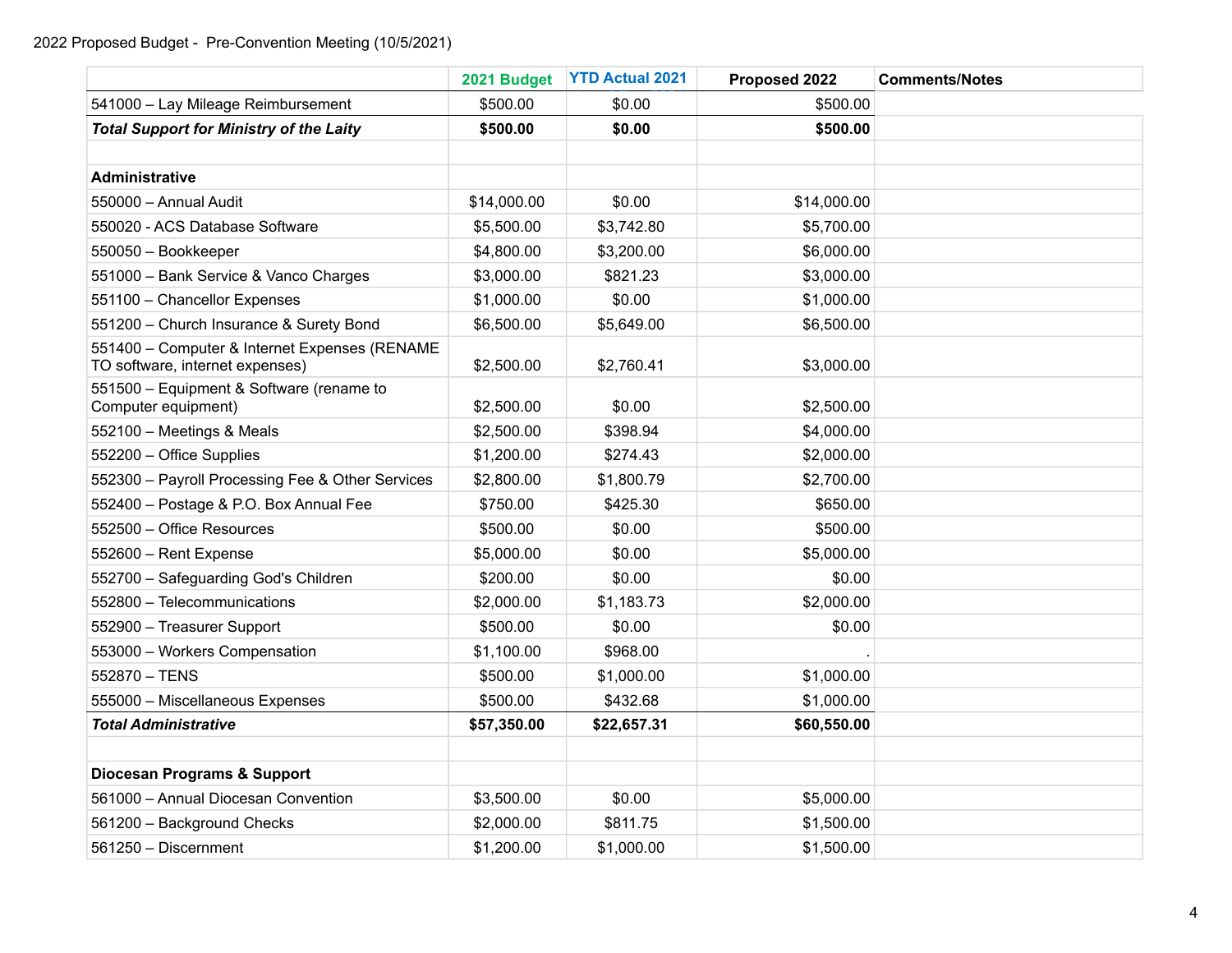|                                                 | 2021 Budget  | <b>YTD Actual 2021</b> | Proposed 2022 | <b>Comments/Notes</b>                               |
|-------------------------------------------------|--------------|------------------------|---------------|-----------------------------------------------------|
| 561300 - Clergy Conference                      | \$6,000.00   | \$0.00                 | \$6,000.00    |                                                     |
| 561400 - College Ministry Program               | \$4,000.00   | \$2,761.06             | \$5,000.00    |                                                     |
| 561500 - Deanery Meetings                       |              | \$0.00                 | \$750.00      |                                                     |
| 561600 - Diocesan Publication/Carolina Grace    | \$1,500.00   | \$0.00                 | \$2,500.00    |                                                     |
| 561610 - Eduacation for Ministry (EfM)          | \$1,800.00   | \$1,750.00             | \$1,800.00    |                                                     |
| 561800 - Renewal of Vows                        | \$500.00     | \$0.00                 | \$1,000.00    |                                                     |
| 561840 - Retired Clergy Gathering               | \$2,000.00   | \$0.00                 | \$1,000.00    |                                                     |
| 561900 - Voorhees College                       | \$2,500.00   | \$0.00                 | \$2,500.00    |                                                     |
| 562000 - Youth Programming                      | \$10,000.00  | \$4,391.82             | \$12,000.00   |                                                     |
| 562400 - Racial Reconciliation & Social Justice | 5,000.00     | \$0.00                 | \$5,000.00    |                                                     |
| 562200 - Porter Gaud Support                    | \$2,000.00   | \$0.00                 | \$2,000.00    |                                                     |
| <b>Total Diocesan Programs &amp; Support</b>    | \$42,000.00  | \$10,714.63            | \$47,550.00   |                                                     |
| <b>Parishes &amp; Missions Support</b>          |              |                        |               |                                                     |
| 570000 - Parish & Missions Support              | \$150,000.00 | \$36,000.00            |               | \$175,000.00 Increase from previous year            |
| <b>Total Parishes and Mission Support</b>       | \$150,000.00 | \$126,663.31           | \$175,000.00  |                                                     |
| <b>Work Outside the Diocese</b>                 |              |                        |               |                                                     |
| 571100 - Coastal Crisis Chaplaincy              | \$1,500.00   | \$0.00                 | \$1,500.00    |                                                     |
| 571150 - Lowcountry Community Chaplaincy        | \$1,500.00   | \$0.00                 | \$1,500.00    |                                                     |
| 571200 - Ecumenical Ministry                    | \$250.00     | \$0.00                 | \$250.00      |                                                     |
| 571400 - Kanuga                                 | \$1,500.00   | \$0.00                 | \$1,500.00    |                                                     |
| 571500 - Sustainable Development Goals - ERD    | \$3,500.00   | \$0.00                 | \$3,500.00    |                                                     |
| 571550 - Synod Meeting                          | \$5,000.00   | \$0.00                 | \$5,000.00    |                                                     |
| 571600 - Province IV Assessment                 | \$875.00     | \$0.00                 | \$1,000.00    |                                                     |
| 571700 - Seminarian Support                     | \$6,000.00   | \$3,292.58             |               | \$4,000.00 One current seminarian                   |
| 571800 - The Episcopal Church                   | \$80,455.00  | \$40,228.00            |               | \$91,202.00 Off 2020 Parochial Report (higher, as P |
| 571900 - University of the South                | \$2,000.00   | \$0.00                 | \$2,000.00    |                                                     |
| <b>Total Work Outside the Diocese</b>           | \$102,580.00 | \$43,520.58            | \$111,452.00  |                                                     |
|                                                 |              |                        |               |                                                     |
|                                                 |              |                        |               |                                                     |